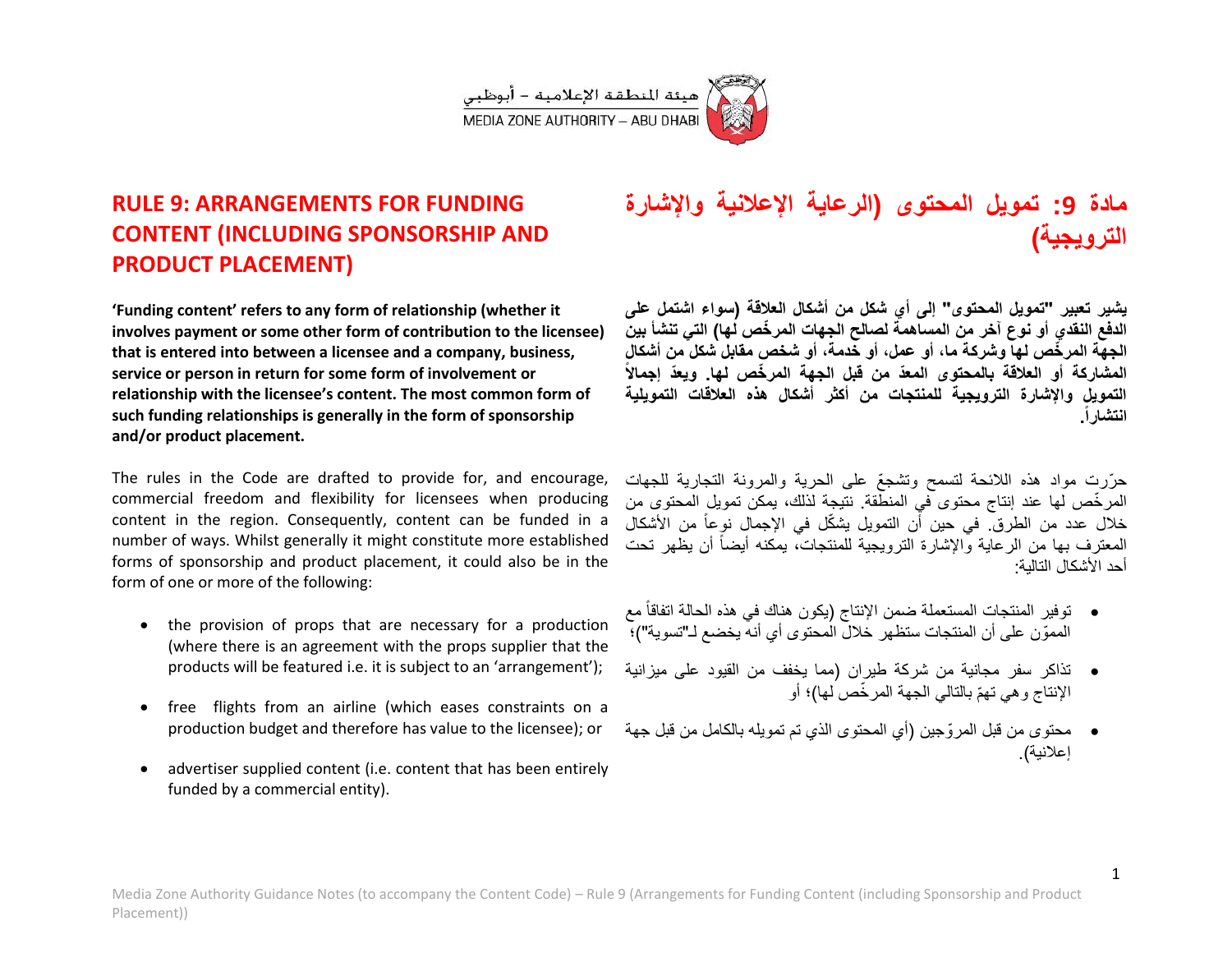

Licensees may also come up with new ways for funding content production that are different to those described above. In such cases, licensees should consider whether both the editorial and commercial integrity of what they propose is sound and would not conflict with the principles inherent in this rule.

### **THE FUNDING OF CONTENT FOR CHILDREN**

Licensees should exercise extreme caution and be able to demonstrate due care in accepting any form of commercial funding in and around children's content. Whilst it is permitted, the MZA requires that particular care is taken to ensure the appropriateness of any products and/or services that are promoted to children. In particular, please see the prohibitions in the Guidance for Rule 9.5 regarding product placement in children's content and the Guidance for Rule 1.

#### **SPONSORSHIP**

**RULE 9.1: LICENSEES MUST RETAIN FULL EDITORIAL CONTROL OF ANY CONTENT, INCLUDING TRAILERS AND SUBSTANTIVE PROGRAMME STRANDS, AND THE SCHEDULING, PLACEMENT OR DISTRIBUTION OF ANY CONTENT THAT THEY DISSEMINATE. THIS INCLUDES CONTENT FUNDED IN PART, OR WHOLLY, BY A THIRD PARTY. TO COMPLY WITH THIS RULE, LICENSEES MUST:**

**(a) ensure transparency, so that audiences are not misled about the existence or nature of any funding relationship between the licensee and any third party; and**

**(b) ensure that there is adequate editorial justification for the inclusion of any promotional reference to products or services provided by the sponsor of the content or any other party** 

Sponsorship and commercial references must be transparent and

ويمكن أن تبتكر الجهات المرخّص لها طرق جديدة لتمويل إنتاج محتوى ما، تختلف عن تلك المذكورة أعلاه. في هذه الحالة، بجب على الجهات المرّ خّص لها التأكد مما إذا كانت الأمانة التحريرية والإعلانية لاقتراحاتها سليمة ولا تتعارض ومبادئ هذه المادة.

## **تموٌل محتوى معد لألطفال**

يجب على الجهات المر خّص لها تحري أشدّ الحذر وإثبات الر عاية الموجبة عند قبول أي شكل من أشكال التمويل الإعلاني خلال وفي ما يتعلق بمحتوى معدّ للأطفال. في حين أن ذلك مقبول، تفرض هيئة المنطقة الإعلامية تحرّي الرعاية الخاصة لضمان ملاءمة أي منتجات و/أو خدمات يتمّ ترويجها للأطفال. وبشكل خاص، پر جي مر اجعة المحظورات في التعليمات الخاصة بالمادة 9.5 المتعلقة بالإشارة الترويجية للمنتجات داخل محتوى معد للأطفال، والتعليمات التابعة للمادة 1.

## الرعاية المالية

**مادة :1.9 تلتزم الجهات المر ّخص لها بالسٌطرة التحرٌرٌة الكاملة على أي محتوى بما فً ذلك األفالم التروٌجٌة القصٌرة وبرامج الفواصل الثابتة إضافة إلى جدولة وتعٌٌن أو توزٌع المحتوٌات التً تنشرها وتبث ئٌاً ّها. وٌتضمن ذلك المحتوى الممّول جز أو كلٌاً من قبل طرف ثالث. لالمتثال تماماً لهذه األحكام والقوانٌن ٌتعٌّن على الجهات المر ّخص لها:**

- أ- التأكيد على الشفافية، بحيث لا يتمّ تضليل الجمهور حول وجود أو طبيعة العلاقات التجار بة بين الجهات المر خُص لها وبين أي طرف ثالث؛
- ب– التأكد من وجود تبر بر مناسب للجهات المر خص لها من أجل تضمين أي مواد تر ويجية لمنتجات أو خدمات مقدمة من الجهات الراعية للمحتوى أو من أي جهة أخرى؛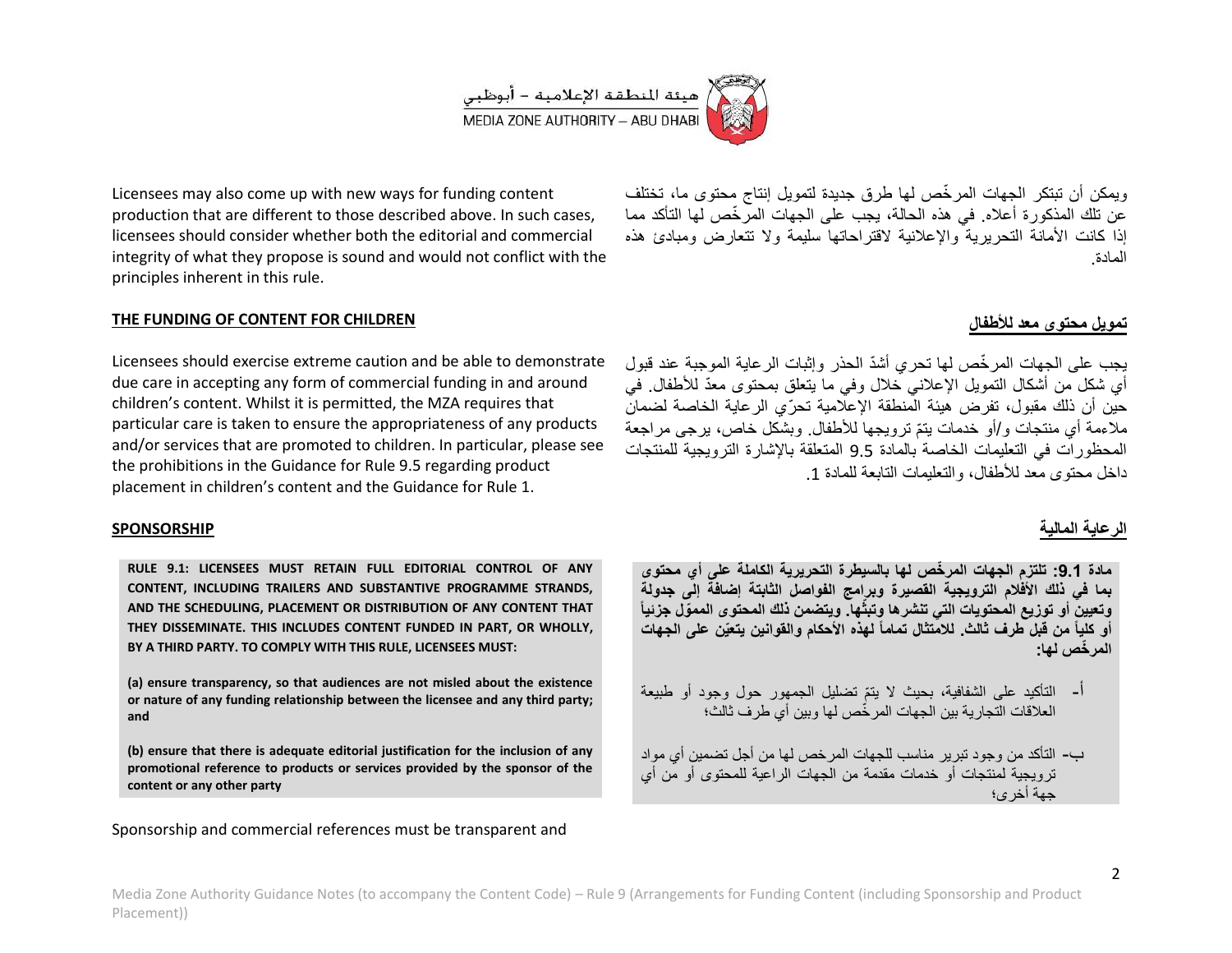

editorial integrity must not be distorted for funding purposes. This is because the media acts as a vital tool in educating, informing and entertaining society. Licensees must therefore always strive to preserve the editorial integrity of content and should not appear to have handed control of it to commercial partners. In particular, any promotional references to the products or services of a sponsor must be editorially justified (i.e. the reason for any reference must be editorially valid and not merely promotional with no legitimate reason for being included).

Transparency is provided by ensuring the audience is made aware of funding arrangements that are included in content (i.e. commercial arrangements should not be incorporated in a surreptitious manner).

"Substantive programme strand" means an editorial item which has a *legitimate* reason to exist i.e. it provides information to the audience on a particular subject or range of subjects such as weather, business or traffic. Such strands are usually brief (sometimes only 5 seconds in length). However, because they may be brief, any sponsorship credit should remain secondary (i.e. there should not be more time dedicated to the sponsorship arrangement than to the editorial content).

#### **RULE 9.2: SPONSORSHIP MUST BE CLEARLY IDENTIFIABLE (I.E. BY REFERENCE TO THE NAME AND/OR LOGO OF THE SPONSOR).**

Sponsorship means an item of content that has had some or all of its costs met by a sponsor. It is for licensees to decide how they identify sponsorship arrangements (to the audience). However, some form of identification (either visual or aural) regarding the funding arrangement must be in place so that the relationship between the parties is clear. In particular, with regard to audio visual content

يجب أن تتسم الر عاية المالية والمراجع الإعلانية بالشفافية كما لا يجب تحريف النزاهة التحريرية لغايات تمويلية. وذلك لأن الإعلام هو بمثابة أداة حيوية وأساسية في عملية التعليم والإصلاح وتسلية المجتمع. مما يفرض على الجهات المر خّص لها أن تبذل جهدها للحفاظ على النزاهة التحرّيرية للمحتوى وأن لا توحى بأنها قد سلّمت زمام الأمور لشركائها التجاريين. ونخص بالذكر أن أية إشارة ترويجية للمنتجات أو الخدمات الخاصة بالراعي يجب أن تبرّر من قبل الجهات المرخص لها (أي يجب أن يكون السبب وراء أي منّ هذه الإشارات صالحاً تحريرياً وليس ترويجياً بشْكل بحت دون أي سبب شر عي لتضمينه).

تتوفر الشفافية من خلال الحرص على إعلام الجمهور بالترتيبات التمويلية الواردة في المحتوى (أي أنه لا بجب تضمين التسويات الإعلانية خلسة "أي بطر بقة مخفية ")

تشكل "مجموعة الفواصل الثابتة" مادة تحريرية تملك سبباً تحريرياً وراء عرضها أي أنها توفر للجمهور معلومات حول موضوع معين أو مجموعة من المواضيع كنشرة الطقس، أو سبر الأعمال أو حركة السير. وتكون هذ البرامج موجزة عادة (قد تمتّدّ على خَمسةً ثواني فقطً). بسبب صفتها الموجزة، يُجب أن يبقى حقّ الراعي ثانوُي (أي لا بجب تكر بس المزيد من الوقت للتسوية الرعائية على حساب المحتوى التحريري.)

**مادة :9.9 ٌجب التعرٌف عن الرعاٌة بوضوح كامل وذلك من خالل اإلشارة إلى إسم أو شعار راعً المحتوى.**

تعني الر عاية المالية تغطية التكاليف بشكل كامل أو جزئي لمادة من مواد المحتوى من قبل الرعاة. وبعود للجهات المر خّص لها القرار حولٌ كبفية الكشف عن تسويات الر عاية المالية (للجمهور ). إلا أن شكلاً من أشكال التعريف (المرئي منه أو المسموع) لهذه التسويات يُجب أن يعرض لتكون العلاقة بين الأطراف واضحة. في ما يتعلّق بالمحتوى المرئي والمسموع (وخاصة البرامج التلفزيونية)، يجب أن يتّخذ التعريف عادة واحداً او اكثر من الأشكال التالية: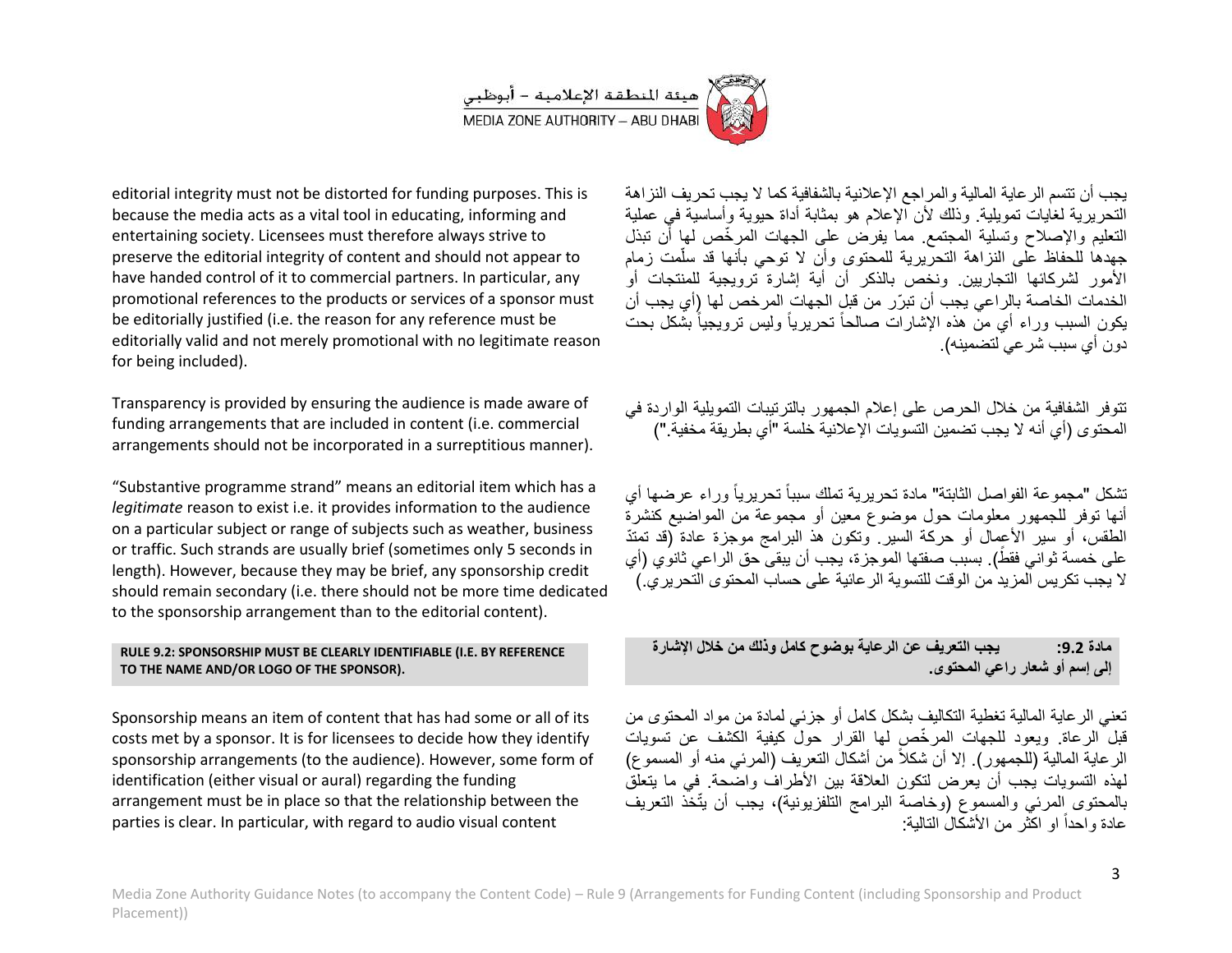

(notably television programmes), this identification should normally be in the form of one or more of the following:

- a separate 'sponsor bumper' at the beginning and/or during and/or end of the programme;
	- o Please note that any sponsorship credits during programmes must be brief, neutral visual or verbal statements that identify the sponsorship arrangement without giving undue prominence to the sponsors/s.
- integrated sponsor credits (i.e. the sponsorship information is integrated with the opening and/or closing credits of the programme); and
- the use of break bumpers going into and out of the programme for each advertising break).

**RULE 9.3: THIRD PARTIES THAT ARE NOT ALLOWED TO ADVERTISE UNDER FEDERAL OR ABU DHABI LAW (E.G. TOBACCO) ARE NOT ALLOWED TO SPONSOR CONTENT DIRECTLY OR INDIRECTLY…in some instances, when a government permit has been obtained, there may be exceptions to this rule (e.g. for medical products).** 

Sponsorship is a form of commercial arrangement that indirectly promotes products and/or services. It cannot, and should not, be used to circumvent a statutory prohibition (such as advertising tobacco) that is in place either at a Federal or Abu Dhabi level. Licensees must ensure they are aware of all Federal and Emirate laws or obtain legal advice where necessary to comply with all relevant legislation.

The prohibition in relation to *indirect* sponsorship is important. It would not be acceptable to include the branded colours or packaging

 عرض "فاصل خاص بالراعً" عند بداٌة و/أو خالل و/أو نهاٌة البرنامج؛ o ٌرجى اإلنتباه إلى أن أي تعرٌف خاص بالرعاٌة المالٌة المعروض خلال البرامج، يجب أن يكون موجزاً وينطوي على عبارات مرئية أو مسموعة تكشف عن تلك الرعاية دون تسليط الضوء على الر اعبى/الر عاة.

- تعرٌف متكامل عن الراعً المالً )أي دمج المعلومات الخاصة بالراعً المالي ضمن التعريفات الإفتتاحية و/أو الختاميّة للبرنامج)؛ و
	- استعمال الفواصل قبل وبعد كل فاصل إعالنً؛

**مادة :1.9 ُتحظر األطراف الثالثة الممنوعة من اإلعالن بموجب القانون اإلتحادي أو قانون أبوظبً )مثل منتجات التبغ( من رعاٌة أي محتوى بشكل مباشر أو غٌر مباشر...** ٌمكن فً بعض الحاالت أن تتحمّل هذه المادة بعض االستثناءات، عند حصول الر عاة على تصر بح من قبل الحكومة (مثل صناعة الأدوية)

الرعاية المالية هي شكل من أشكال التسويات الإعلانية التي تروّ ج بشكل غير مباشر لمنتجات و/أو خدمات. لا بمكن، كما لا بجب، استعمالها للمر او غة بشأن حظر قانوني )كاإلعالن الخاص بمنتجات التبغ( محدد على نطاق القانون اإلتحادي أو قانون أبوظبي. بالتالي، يجب على الجهات المرخّص لها الحرص على در ابتها بكافة القوانين االتحادٌة أو الخاصة بأمارة ابوظبً أو اإلستعانة عند الحاجة بمشورة قضائٌة للتوافق مع كافة التشر بعات الخاصة بهذا الشَّأن.

الحظر المتعلق بالرعاية المالية غير المباشرة ذات اهمية كبيرة. إذ يعتبر مرفوضاً تضمين الألوان أو الغلاف الخاص بنوع معروف من السجائر على أمل تجنب الحظر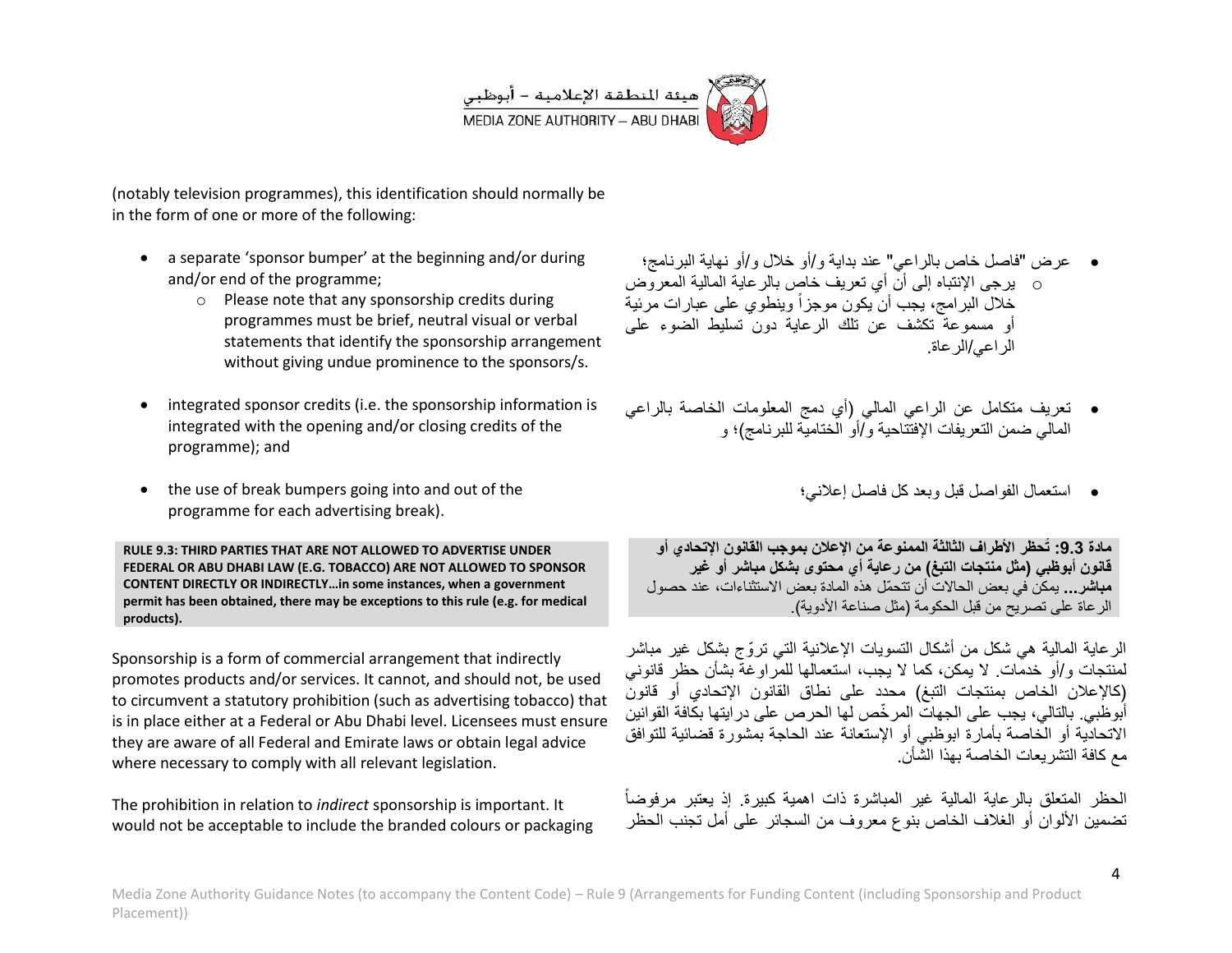

of a well-known brand of cigarettes in the hope that by doing so the prohibition would be avoided. To do so would breach the Code.

**RULE 9.4: SPONSORSHIP OF LINEAR AUDIO-VISUAL NEWS AND CURRENT AFFAIRS CONTENT IS** *GENERALLY* **PERMITTED. However, licensees should consider carefully the requirements in rule 5 of the Code ("Accuracy and Impartiality") and refer to the Guidance Notes for more information before sponsored news and current affairs content is disseminated.** 

The MZA is committed to building a sophisticated and commercially viable media landscape in the UAE and the Code is drafted to commercially enable licensees. Therefore, the MZA considers that news and current affairs programmes should be available for sponsorship but licensees must accept that such arrangements have the potential to cause conflict with a news agenda (which has an obligation to remain impartial and objective). Caution is therefore required by licensees in managing such sponsorship arrangements and this caution is key to whether the sponsorship of news and current affairs will be successfully and appropriately implemented, or whether it might require a more detailed set of prohibitions in the future.

The sponsorship of news and current affairs content brings with it a serious responsibility on the part of licensees to ensure accuracy and impartiality. As a consequence, the relationship between a sponsor and a licensee must not compromise the licensee's responsibility to provide accurate and impartial news.

Society places a great deal of trust in the truth of news so it must never be compromised to suit the requirements of a particular sponsor (i.e. to suppress a story, change the truth or emphasis of a story or to cast the sponsor in a more favourable light than is warranted, fair or accurate).

المفروض من قبل القانون. فالقيام بذلك يشكل خرقاً لمهذه المادة

**مادة :1.9 ٌُسمح بشكل عام برعاٌة محتوى األخبار وقضاٌا الساعة السمعٌة/البصرٌة الخطٌة. بالرغم من ذلك، ٌجب على الجهات المرخص لها االهتمام بعناٌة بالمتطلبات الواردة فً المادة 5 من الالئحة )"الدقة والحٌادٌة"(** وكذلك الرجوع إلى التعلٌمات الإرشادية للحصول على مزيد من المعلومات قبل القيام بنشر وبث محتوى الأخبار والأحداث الجار بة لخاضعة للرعاية المالية.

تلتزم هيئة المنطقة الإعلامية ببناء إطار إعلامي متطور وحيوي من الناحية التجارية في دولة الإمارات العربية المتحدة وقد تم صياغة اللائحة بما يكفل تمكين الجهات المر خص لها تجار يا. ولذلك، فإن هيئة المنطقة الإعلامية تعتبر أن المحتوى الإخبار ي والخاص بقضايا الساعة بجب أن بكون متاحا وقابلا للر عابة، ولكن بجب على الجهات المر خص لها أن تتقبل أن القيام بمثل هذه التر تبيات (تر تبيات الر عاية) قد تنطوي على احتمال التسبب بتعارض مع الخطوط العامة للإخبار ، والتي بجب أن تلتزم بالحباد والموضوعية لذلك فعلى الجهات المرخص لها أن تتوخى الحذر عند إدارتها للرعاية الخاصة بمثل هذا المحتوى، وهذا الحذر من شأنه أن يحدد فيما إذا كانت الرعابة الخاصة لمحتوى الإخبار وقضابا الساعة ستتصف بالنجاح وحسن التنفيذ أو فبما إذا كان هنالك حاجة لوضع مجموعة أخرى من قواعد الحظر فً المستقبل.

يترتب على رعاية محتوى الإخبار وقضايا الساعة قيام مسؤولية جدية على عاتق الجهة المر خص لها من حيث ضمان دقة وحيادية المحتوى. نتيجة لذلك، فان العلاقة بين الجهة المرخص لها والجهة الراعبة بجب أن لا تنتقص من مسؤولية الجهة المر خص لها المتمثلة بقيامها بتوفير أخبار دقيقة ومحابدة

يضع المجتمع ثقة كبيرة على صحة ودقة الأخبار وبالتالي بجب عدم المساس بهذه المصَّداقية والَّدقة من أجل التماشي مع متطلبات الجهة الراَّعية (مثل عدم نشر قصة معينة، أو تغيير الحقائق أو التركيز على قصة إخبارية معينة أو أن يتم تسليط الضوء على الجهة الراعية بصورة أكثر ًمما تستتحق).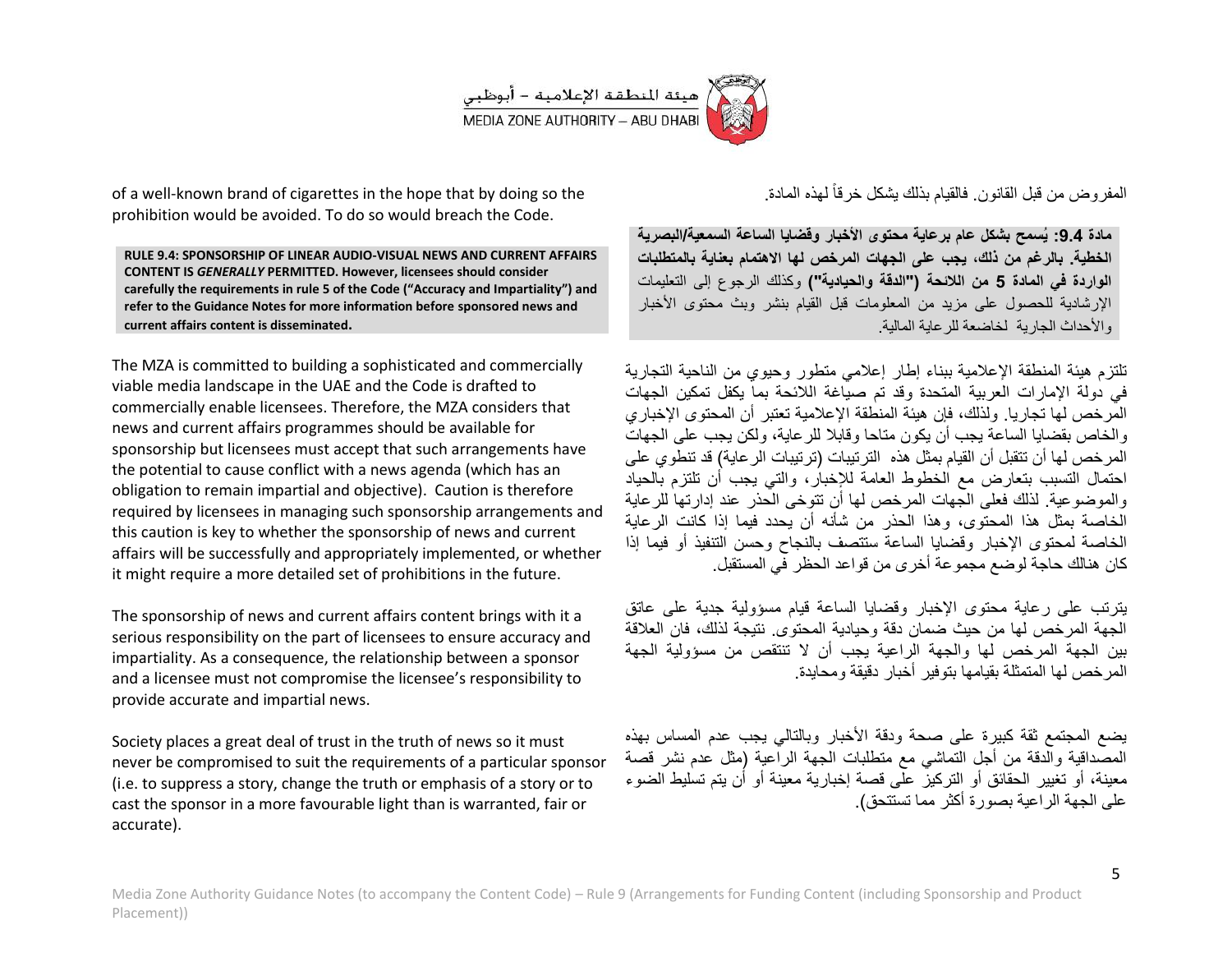

Any licensee that wishes to enter into sponsorship arrangements for news and current affairs content should therefore consider the appropriateness of the product, service or company to sponsor news and current affairs content, i.e.:

- is the proposed sponsor often publicly involved in newsworthy controversies that might render its long-term sponsorship of news content inappropriate;
- is the proposed sponsor connected to a more controversial company and its presence as the sponsor indirectly highlights the additional, and more notorious, company which the licensee might not consider to be an acceptable organization to be connected to its news and current affairs content; and
- does the proposed sponsor have a public agenda or ambition to control the licensee's news and current affairs output (or news in general).

In addition, licensees should:

- consider whether the sponsor's presence in and/or around news content should be **suspended** if the sponsor becomes (at any time) the subject of a significant news or current affairs report or allegation;
- ensure that the arrangements for how the sponsorship is to be conducted, and the appropriateness of the sponsor, are approved by the most senior editorial officer of the licensee; and

يجب على أي جهة مرخص لها ترغب بالدخول في ترتيبات لرعاية محتوى الإخبار أو محتوى قضايا الساعة، أن تأخذ بعين الاعتبار مدى ملائمة المنتج، أو الخدمة أو الشركة لر عابة محتوى إخباري أو محتوى قضابا الساعة. نعرض في ما يلي أمثلة لتوضيح المقصود بذلك:

- هل عادة ما تشكل الجهة الراعٌة المقترحة جزءا من خالفات تستحق أن تكون اخبارا وبالتالي بصبح قيامها برعاية المحتوى الإخباري أمرا غير مالئما على المدى الطوٌل.
- هل ترتبط الجهة الراعٌة المقترحة بشركة أخرى مثٌرة للخالف ومن شأن وجودها كجهة راعية أن ي<u>لقى الضوء بصور</u>ة غير مباشرة على هذه الشركة الأخرى والتي قد لاتعتبرها الجهة المرخص لها جهة مقبوله لتكون على اتصال أو عالقة بالمحتوى اإلخباري أو الخاص بقضاٌا الساعة الخاصة بها;و
	- هل لدى الجهة الراعٌة المقترحة خطة معروفة للشعب أو طموح بالسٌطرة على أعمال محتوى الأخبار أو محتوى قضايا الساعة الخاصة للجهة المر خص لها (أو بالسبطرة على الأخبار بشكل عام).

باإلضافة إلى ما تقدم، ٌجب على الجهة المرخص لها أن:

- تأخذ بعين الاعتبار فيما إذا كان عليها أن **تعلق** ظهور الجهة الراعية في محتوى الأخبار أو في محيط هذا المحتوى في حال أصبحت هذه الجهة (فيّ أي وقت كان) موضوعاً اخباريا مهما أو لتقارير تخص قضايا الساعةُ أو أصبحت محلاً للاتهامات;
- نتأكد من أن التر تبيات الخاصة بكيفية تنفيذ الرعاية ومدى ملائمة الجهة الراعبة قد تمت الموافقة عليها من قبل مسؤول التحرير الأعلى مرتبة لدى الجهة المرخص لها;و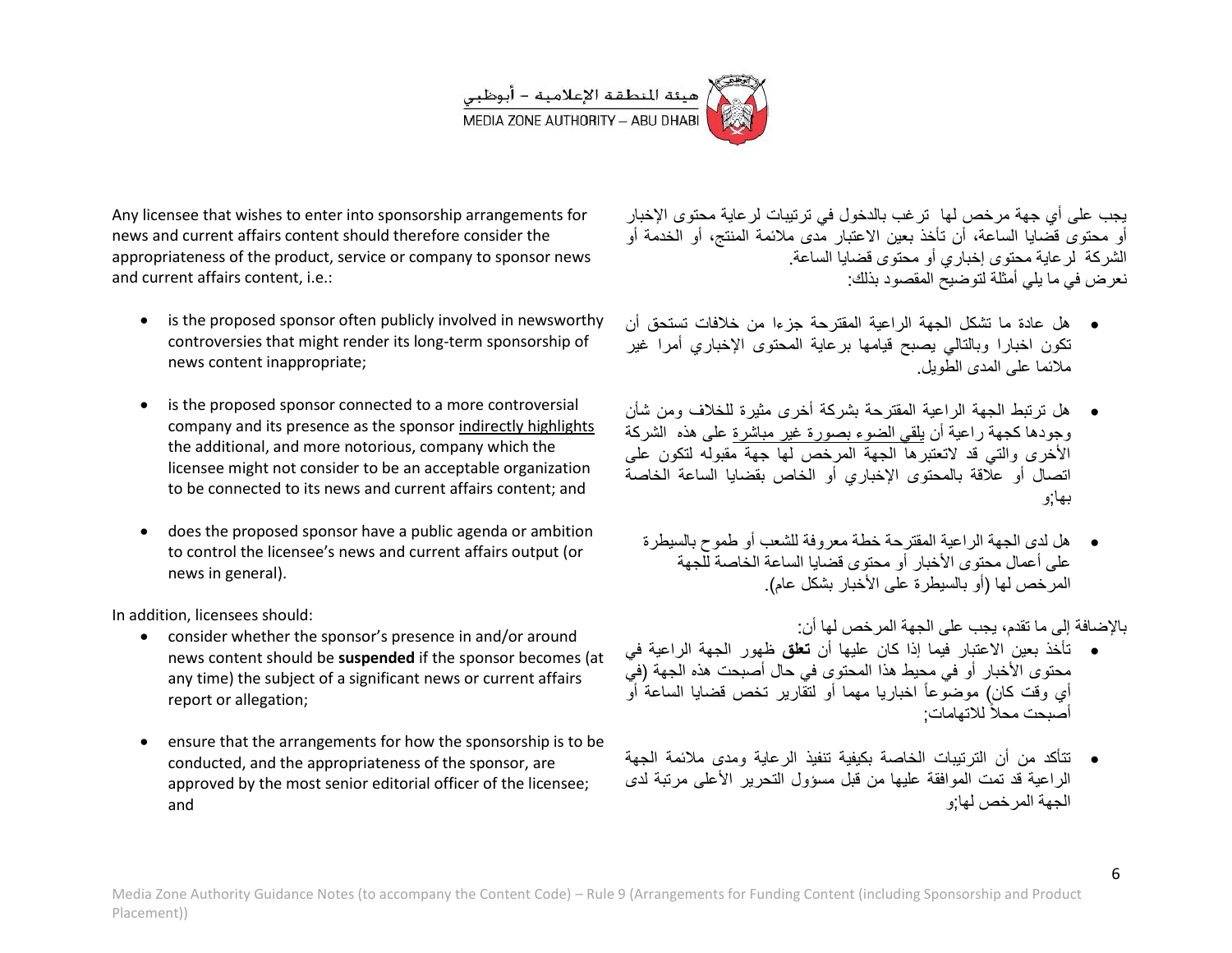

 consider publicly declaring that the news they provide is free from commercial influences. This declaration should be available to the audience (i.e. on the licensees' website).

### **PRODUCT PLACEMENT**

**Product placement is the deliberate inclusion of or reference to a product, service or trademark in editorial content in return for payment or any other consideration (i.e. it has some form of value) to the content maker. It is an innovative form of content funding that requires care in its implementation.**

**RULE 9.5: PRODUCT PLACEMENT OF PRODUCTS, TRADEMARKS AND/OR SERVICES IS PERMITTED (EXCEPT FOR IN NEWS AND CURRENT AFFAIRS CONTENT) PROVIDED THAT LICENSEES RETAIN EDITORIAL CONTROL AND INDEPENDENCE, AND THE AUDIENCE IS MADE AWARE OF THE FUNDING RELATIONSHIP/S IN PLACE. Particular requirements apply to any use of product placement in children's content. Licensees must refer to the Guidance Notes for more information before they include any form of product placement in children's content. The MZA will consider prohibiting product placement in children's content if the spirit of the Guidance is not adhered to**

Product placement can provide a valuable source of revenue that enables or supplements the creation of content. Executed sensitively and creatively, product placement can seamlessly integrate with content in a manner that does not (and should not) compromise the editorial purpose of the content. In order to ensure that product placement is conducted correctly, there are certain requirements that licensees should consider prior to dissemination.

#### **MAKING THE AUDIENCE AWARE OF THE FUNDING RELATIONSHIP**

It is appropriate that the audience knows when they are viewing

• تأخذ بعين الاعتبار التصريح العلني بأن الأخبار التي توفرها الجهة المرخص لها خالية من أي تأثير تجاري. مثل هذا الإعلان يجب أن يتم توفيره للجمهور أي منشوراً على الموقع الالكتروني الخاص بالجهة المرخص لها.

## الإشارة الترويجية للمنتجا*ت*

**وٌعنً ذلك التضمٌن أو اإلشارة المتعّمدة إلى منتج ما أو خدمة أو عالمة تجارٌة ضمن المحتوى التحرٌري وذلك مقابل دفعة مالٌة أو أي تعوٌض آخر )ذو قٌمة( لصانع المحتوى. وتّعد هذه الطرٌقة شكالً مبتكراً من أشكال تموٌل المحتوى الذي ٌقتضً تح ّري عناٌة خاصة عند تطبٌقه.**

**مادة :1.5 ٌُسمح استخدام اإلشارة التروٌجٌة للمنتجات و/أو العالمات التجارٌة و/أو الخدمات )باستثناء االستخدام فً محتوى االخبار وقضاٌا الساعة(، شرط أن تحتفظ الجهات المر ّخص لها بكامل االستقاللٌة والسٌطرة التحرٌرٌة، كما ٌجب إطالع** ا**لجمهور على العلاقات التمويلية القائمة**. بتم تطبيق متطلبات معينة لأي استخدام للاشارة التر و يجية في محتوى الاطفال و يجب على الجهات المر خص لها الرجوع إلى التعليمات الار شادية للحصول على المزيد من المعلومات قبل استخدام أي شكل للاشار ة الترويجية في محتوى الأطفال. ويمكن لهيئة المنطقة الإعلامية حظر استخدام الإشار ة التر ويجية في محتوى الاطفال في حالة عدم الالتزام بالتعليمات الارشادية

قد تشكل الإشارة الترويجية للمنتجات مصدرا قيّماً للدخل يسهّل أو يساهم في إنتاج المحتوى عند تنفيذه بطريقة مبدعة ودقيقة، بمكن للترويج المذكور أن بندمج بسلاسة ضمن المحتوى بطريقة لا (ولا يجب أن) تضحى بالهدف التحريري للمحتوى. ولضمان تأدية الإشارة الترويجية بشكل صحيح، يجب على الجهات المرخّص لها أن تأخذ بعين الإعتبار عدداً من المتطلبات قبل النشر و/أو البثّ

## إعلام الج*م*هور بطبيعة العلاقة التمويلية

من الملائم أن يعلم الجمهور باحتواء المحتوى الذي يشاهدونه على ترويج ضمني. في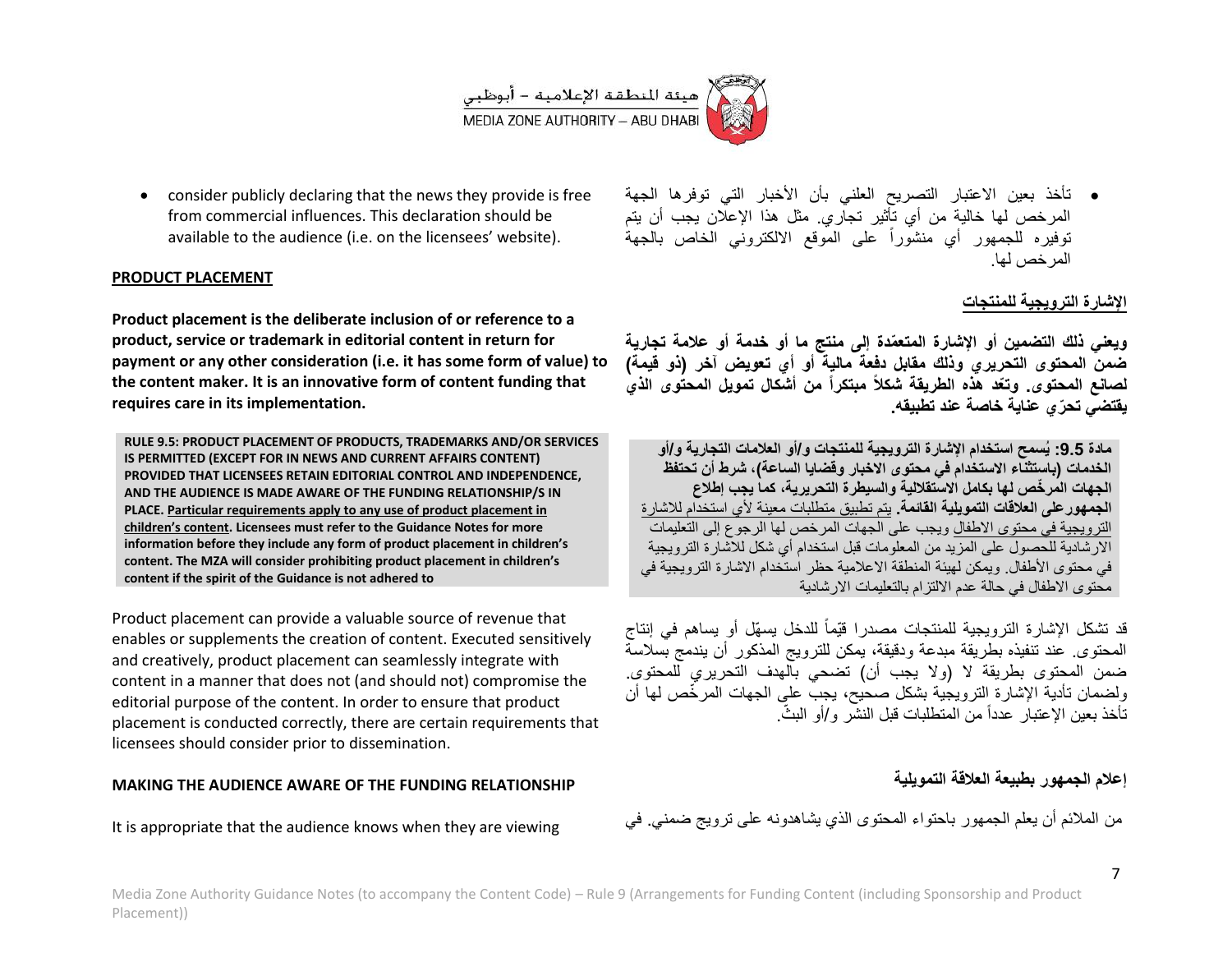

content that contains product placement. Whilst the MZA does not intend to dictate to licensees how they make the audience aware of product placement, it does suggest that they consider incorporating at least one of the following:

- a pre-transmission announcement at the beginning of the content, that product placement is included; and/or
- an end credit (in the credits at the end of the programme) to inform the audience that it featured product placement. This could be in the form of a list detailing each of the products or services that was included and, where relevant, who provided them.

The MZA also considers that whichever form licensees adopt to inform audiences of the presence of product placement, they remain consistent in their approach. By adopting a standardized approach, the audience will quickly come to recognise and accept product placement as part of their overall viewing experience.

### **INCORPORATING PRODUCT PLACEMENT IN CONTENT**

Licensees must carefully consider, and be in control of, how they incorporate products in content by tailoring and crafting content to seamlessly include a product in the narrative or editorial, for example:

• a drama might require a very expensive and unusual sports car for a villainous anti-hero to drive. The licensee could receive money from a car manufacturer to include their car in the relevant scenes. However, in incorporating the car, the emphasis of the drama should be the narrative, and

حين أن هيئة المنطقة الإعلامية لا تنوي أن تملِّي على الجهات المرخّص لها كيفية إعلام الجمهور بتضمينها للترويج المذكور، فهي تقترح مع ذلك أن تفكر في إحدى االقتراحات التالٌة:

- إعالن سابق للنشر ٌُعرض عند بداٌة المحتوى، حول ورود إشارة تروٌجٌة للمنتجات؛ و/أو
- تضمين شكر ضمن اختتام المحتوى (ختام المحتوى) لإعلام الجمهور بوجود إشارة ترويجية لمنتج ما. قد يتمّ ذلك بشكل لائحة تفصّل كل من المنتجات أو الخدمات المرّوج لها مع ذكر من سٌقّدمها.

تعتبر هيئة المنطقة الإعلامية أيضاً أن مهما كانت الطريقة التي تتبعها الجهات المر خّص لها لإعلام الجمهور باحتواء المحتوى على الإشارة الترويجية للمنتجات، عليها أن تبقى متماسكة في مقاربتها. فباعتمادها مقاربة متناسقة، سرعان ما بصل الجمهور للتعرّف على وتقبّل الإشارة الترويجيّة كجزء من التجربة الشاملة.

## إدماج الإشارة الترويجية للمنتجات ف*ي* المحتوى

يتوجّب على الجهات المرخّص لها التفكير بتأنٍ، والسيطرة على كيفية ضمّ الإشارة الترويجية للمنتجات إلى المحتوى وذلك من خلالٌ صياغة المحتوى ليتكيّف بسلاسة مع هذا الدمج في سرد المحتوى وتحريره. على سبيل المثال:

 قد ٌتطلب عمل درامً استعمال سٌارة رٌاضٌة باهظة الثمن تقودها الشخصية الشريرة المعادية للبطل. يمكن للجهات المر خّص لها الحصول على المال من مصنّع سبار ات مقابل عرض سبار ته في المشاهد المعنبة. إلا أنه مع إظهار السيار ة ضمن المحتوى، يجب أن يبقى تركيز المحتوى على السردّ القصصـي وعلى وصف الشخصية الشريرة وليس على السيارة التي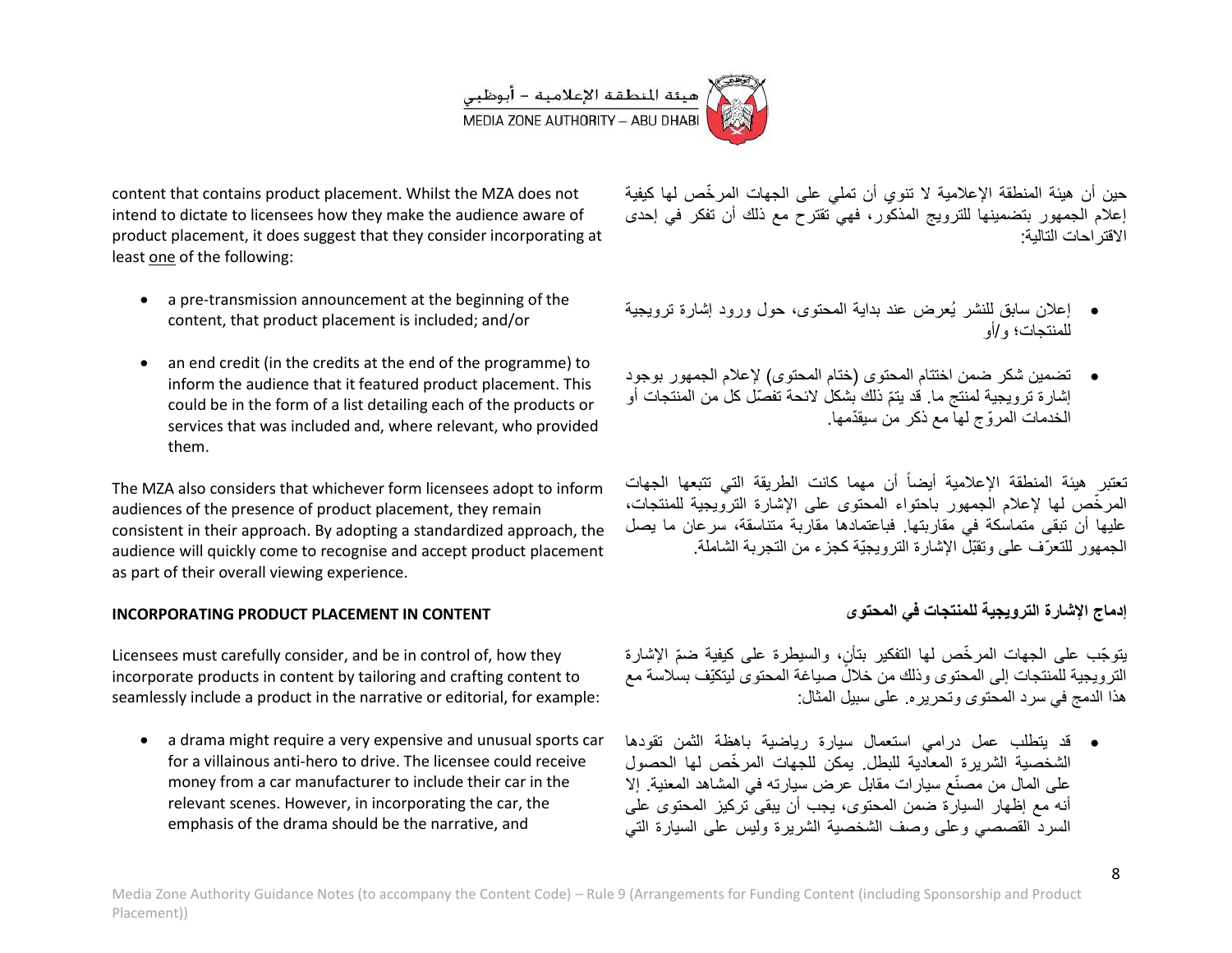

characterization of the villain, not the car. The car should therefore remain secondary and, whilst it can on occasion be in shot, it must not be featured in such a way that its presence becomes 'unduly prominent'. (Please note: the car manufacturer could also be the sponsor of the programme); or

• if flights are provided by an airline for a television series production that requires a location shoot in New York, the licensee can include a brief shot of the plane in the content and include a 'thank you credit' to the airline for having provided the flights, in the content's end credits.

## **USING PROPS IN CONTENT (WHERE NO FUNDING ARRANGEMENT EXISTS)**

The legitimate use of props on the set of a drama (i.e. a book, bicycle, car or coffee maker) or for illustration purposes in a consumer advice programme is an important way for licensees, who cannot find funding partners and have limited production budgets, to support content creation.

Therefore, if a licensee acquires props for use in content that have a strong editorial purpose for being included or referred to - and there is no funding arrangement in place - this is not product placement. However, if a product is featured too prominently or for too long it might become 'unduly prominent' and breach Rule 5.6 of the Code. Please see the guidance for Rule 9.6.

Licensees can provide a basic and brief text acknowledgement to the prop/s provider/s in the end credits of the content.

يجب أن يبقى ظهورها ثانوياً. وفي حين أنها قد تظهر في بعض اللقطات، فانه لا يجب أن تحظى "بأهمية غير مبرّرة". (يرجى الملاحظة: يمكن لمصنّع السبار ة أن بقدّم الرعاية المالية للمحتوى)؛ أو

 فً حال قّدمت شركة طٌران ما تذاكر سفر إلنتاج مسلسل تلفزٌونً ٌتطلب التّصوير في موقع ما في نيويورك، يمكن للجهاّت المرخّص لها أن تضمّ لقطة للطائرة في المحتوى وإضافة "جملة شكر" لشركة الطيران في التعر بفات الختامية للمحتوى.

**استخدام للمنتجات فً المحتوى )فً غٌاب تسوٌة تموٌل(**

يعدّ الإستعمال القانوني للمنتجات ضمن تصوير الدراما التلفزيونية (أي كتاب أو در اجة، أو سيار ة أو ماكنة القهوة) لأهداف تصوير ية خلال محتوى لإرشاد المستهلك، طريقة مهمة تلجأ إليها الجهات المرخص لها، التي تعمل ضمن ميز انية محدودة للإنتاج وتعجز عن العثور على شركاء ممولٌن، لدعم إنتاجها للمحتوى.

لذلك، لا بدرج تحت خانة الإشارة التروبجية للمنتجات حصول الجهات المرخص لها على منتجات لإستعمالها ضمن المحتوى والتي بكون لاستعمالها أو الإشارة إليها هدف تحريري قوي، وفي غياب أي تسوية تمويلية. ولكن في حال تم إظهار المنتج بطريقة بارزة جدا أو لفترة طويلة، قد يصبح "بارزاً بلا مبرر" ويكون ذلك خرقاً للمادة 9.6 من اللائحة. الرجاء مر اجعة التعليمات الإر شادية حول المادة 9.6.

يمكن للجهات المرخص لها اضافة نص شكر موجز وأساسي للممونين وذلك ضمن المعلو مات التعر يفية الختامية للمحتوى.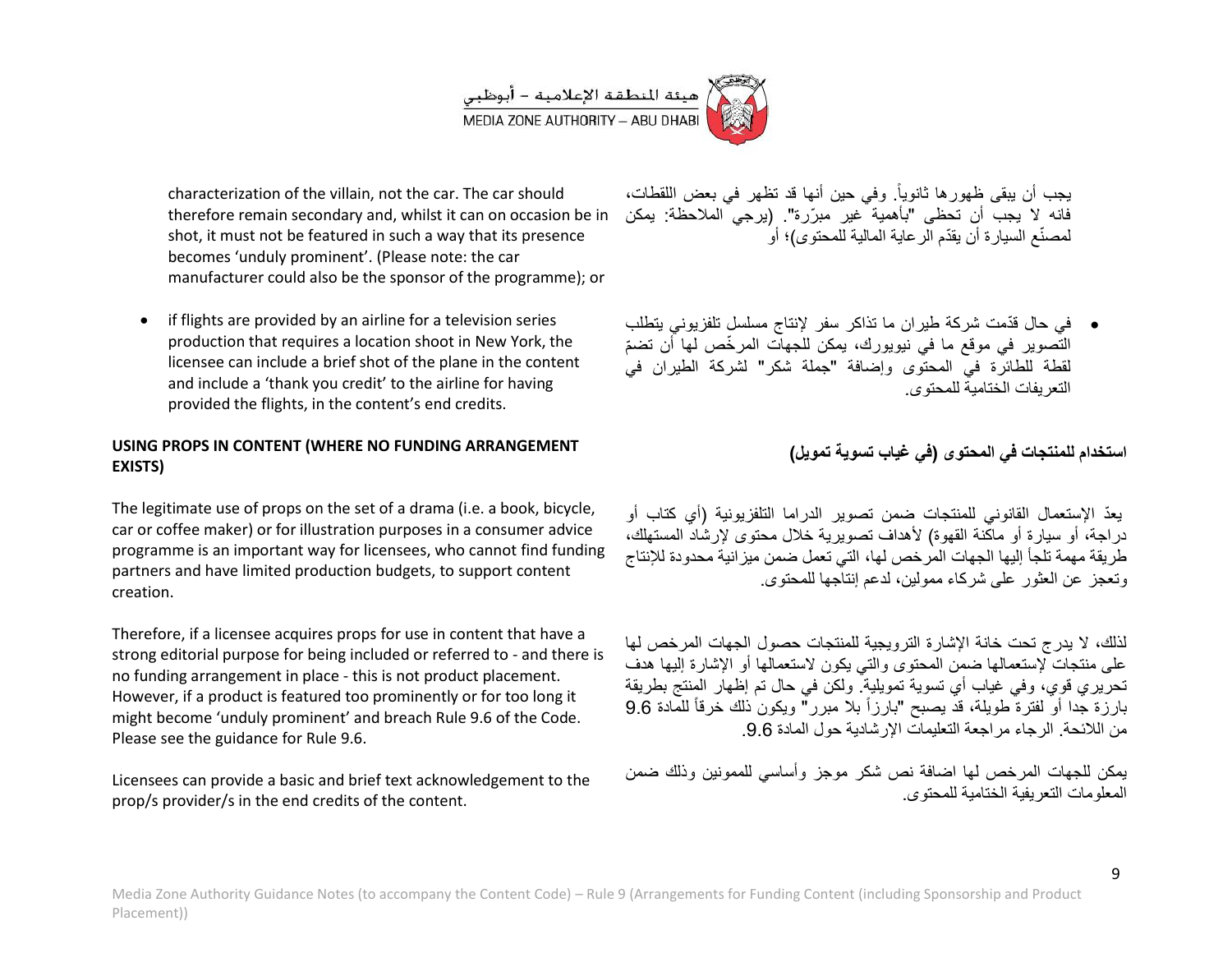

#### **PRODUCT PLACEMENT IN CHILDREN'S CONTENT**

Product placement in children's content is permitted and can provide licensees with a valuable source of income to invest in quality Arabic children's content. However, children are particularly vulnerable members of society and licensees have a duty of care to protect them from products and/or services that have the potential to cause them harm or which are internationally recognized as inappropriate for inclusion in content made for them. This includes, but is not limited to:

- medical products;
- products that are high in fat, salt and sugar ("HFSS") (e.g. chocolates, sweets, fast food, soft drinks); and
- cosmetics (e.g. skin lightening products, hair dyes and colourants);

*The MZA will periodically assess how product placement in children's content is conducted to ensure that the protection and safety of children is at the core of licensees' conduct. Licensees are also urged to read the Guidance for Rule 1 (The Protection of Children)*.

#### **RULE 9.6: UNDUE PROMINENCE MUST NOT BE GIVEN TO A PRODUCT OR SERVICE WHETHER POLITICAL, CHARITABLE OR COMMERCIAL UNLESS EDITORIALLY JUSTIFIED OR THE SUBJECT OF A FUNDING ARRANGEMENT**

Undue prominence occurs when too much time or focus is given to a product or service in (audio-visual) content. It may result from:

• the inclusion of, or reference to, a product or service (including company names, brand names, logos) in content where there

## الإشار ة التر و يجية للمنتجات ضمن محتو *ي* الأطفال

تُعتبر الإشارة الترويجية للمنتجات مسموحاً بها ضمن محتوى الأطفال كما أنه يؤمن مصدر دخل قيم للجهات المرخص لها للإستثمار في محتوى الأطفال العربي ذات الجودة. إال أنه ال بد من اإلنتباه إلى أن األطفال هم عناصر حساسة من المجتمع مما يفر ض على الجهات المر خّص لها واجب الحرص على حمايتهم من المنتجات و/أو الخدمات التي من المحتمل أن تسببّ لهم الأذى أو المعتر ف بها عالمباً على أنها غبر ملائمة للظهور أثناء المحتويات المعدة للأطفال. يتضمن ذلك والا يقتصر على:

- المنتجات الطبٌة؛
- المنتجات المشبعة بالدهون والملح والسكر )"م.د.م.س."( )كالشوكوالتة والسكر بات والأطعمة السر بعة والمشر وبات الغازية)؛ و
- مستحضرات التجميل (كالمواد المبيضة للبشرة، صبغات وملونات الشعر)؛
	- $\bullet$

وستقوم هيئة المنطقة الإعلامية، بشكل دوري، بتقييم كيفية تطبيق الإشارة الترويجية للمنتجات في محتوى الأطفال وذلك للحرص على أن تكون حماية وسلامة الأطفال جوهر سلوكَ الجهات المرخص لها. كما تحثّ الجهات المرّخص لها على مراجعة التعليمات الإر شادية للمادة 1 من اللائحة.

**مادة :1.9 ال ٌجب إعطاء أهمٌة ال مب ّرر لها لمنتج أو خدمة ذات صفة سٌاسٌة أو خٌرٌة أو تجارٌة إال فً حال وجود مب ّرر للجهات المرخص لها أو تسوٌة تموٌلٌة.**

تنتج "الأهمية التي لا مبرّر لها" عند تخصيص وقت، أو التركيز على نمتج أو خدمة اكثر من اللازم في المحتوى(السمعي –بصري)، وقد ينتج ذلك من خلال:

● تضمين او الاشارة الى منتج أو خدمة (ويشمل ذلك اسماء الشركات، او اسماء العلامات التجارية، أو شعارات الشركات) في المحتوى، حيث لا